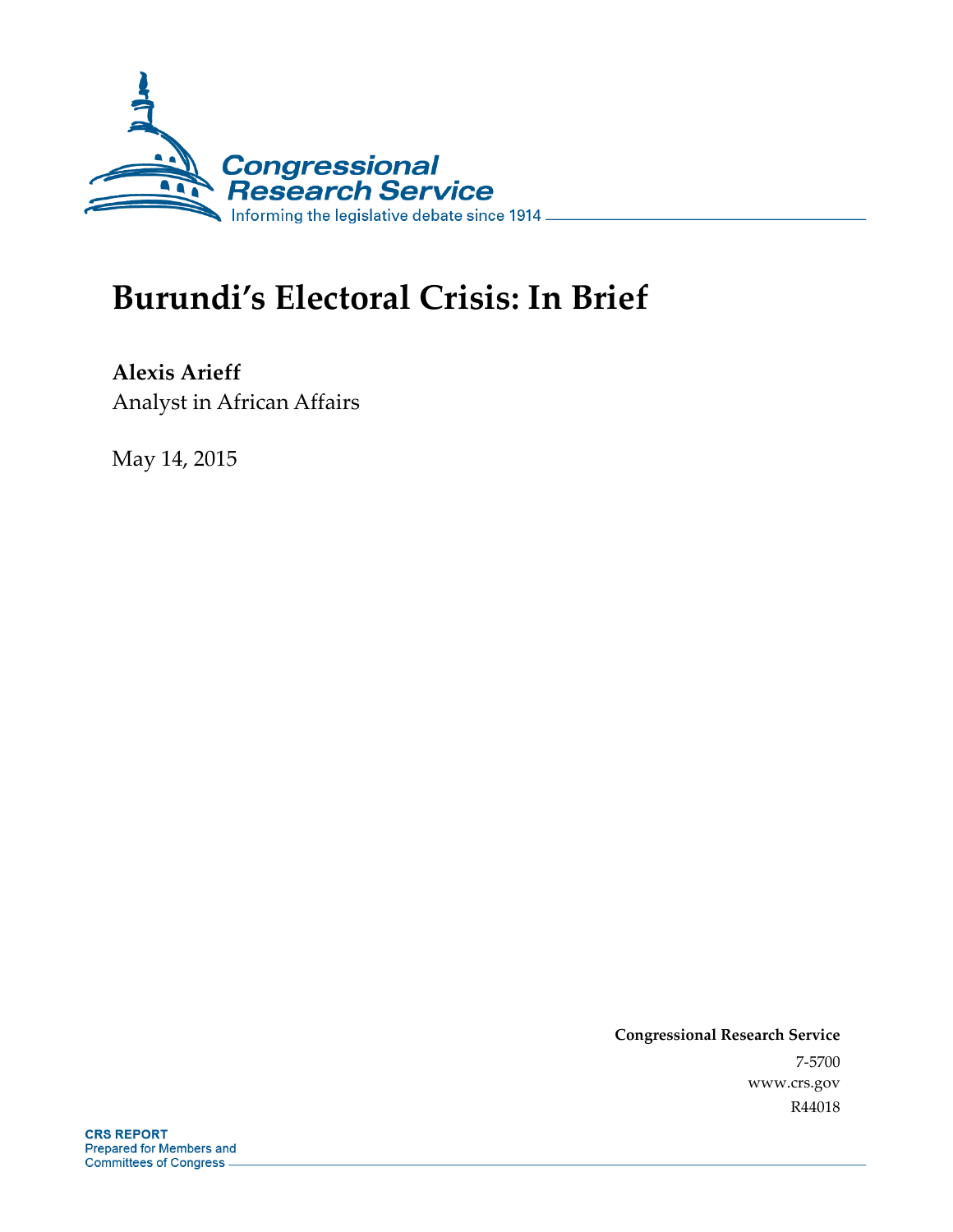## **Summary**

This report provides context surrounding the ongoing political crisis in Burundi and analysis of U.S. policy and related issues for Congress. President Pierre Nkurunziza's efforts to run for a third term in office have sparked large domestic protests, a refugee influx into neighboring states, international condemnation, and—as of May 13—a military coup attempt. How the situation evolves may have implications for U.S. efforts to promote democracy and good governance in Africa, and for whether Burundian troops will continue to participate in U.S.-supported regional military operations in Somalia, which are aimed at countering the Al Qaeda-linked group Al Shabaab. The events of May 13 raise the question of whether the State Department will apply a provision in FY2015 foreign aid appropriations legislation (Division J of P.L. 113-235) prohibiting certain types of aid to any country in which the military has overthrown an elected government. Additional issues for Congress may include the authorization, appropriation, and/or oversight of any new U.S. funding in support of humanitarian aid or regional stabilization efforts.

Burundi, a small country in Central Africa, is one of the poorest countries in the world. As in neighboring Rwanda, its population includes a majority Hutu community (estimated at 85%) and minority Tutsi (14%) and Twa (1%) communities. Much of Burundi's post-colonial history has been characterized by political instability, military interference in politics, and ethnic violence. In the early 2000s, Burundi emerged from a decade-long, multi-faction civil war, fought largely along ethnic lines, in which as many as 300,000 people were killed. In the wake of a landmark peace accord signed in 2000, Burundi has seen relative stability. However, the country's experience of inclusive democracy has been short, and many top political actors are former combatants. Elections in 2010 were marred by political violence and an opposition boycott, and the government has harassed and jailed prominent opposition, civil society, and media leaders.

The Obama Administration has portrayed its approach to Burundi's political stand-off as an example of its policy to seek to prevent "mass atrocities," and of its opposition to efforts by some African presidents to extend their time in office beyond existing term limits. Despite Burundi's small size and what some may view as marginal importance to U.S. foreign policy, senior U.S. officials have traveled there over the past year, openly criticized Nkurunziza's candidacy, and expressed concerns about human rights violations and the country's political trajectory. The State Department and U.S. Agency for International Development (USAID) have also identified about \$14 million in funding over the past year to support the elections process and conflict-mitigation efforts, equivalent to a nearly 50% increase over the U.S. bilateral aid budget (\$30 million in FY2014). U.S. bilateral aid for Burundi is overwhelmingly focused on health and food aid.

Since 2007, when Burundi began contributing troops to the then-newly created African Union Mission in Somalia (AMISOM), the United States has provided significant military assistance to build Burundi's capacity to conduct counterterrorism and peacekeeping operations. Such aid is in addition to the bilateral aid allocations referenced above. U.S. military assistance to Burundi has been administered by both the State Department and the Department of Defense (DOD). DOD programs have been conducted under legislative authorities enacted by Congress over the past decade that allow DOD to build the capacity of foreign militaries for counterterrorism purposes, and particularly those countries contributing troops to AMISOM. Relevant legislation includes P.L. 113-291 (Section 2282), P.L. 112-239 (Section 1203), P.L. 112-81 (Section 1207[n]), and P.L. 109-163 (Section 1206), as amended.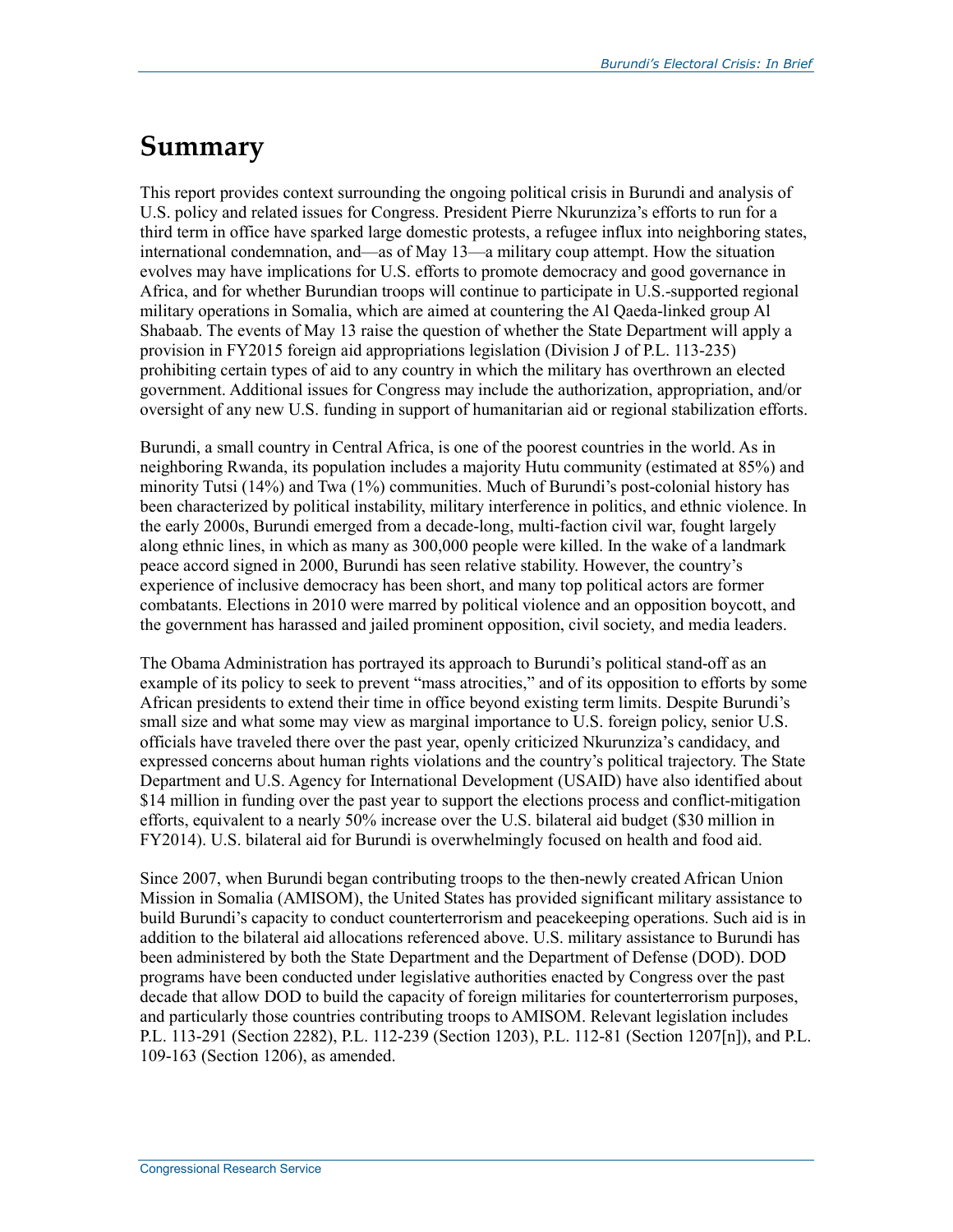## **Contents**

### Figures

### Contacts

|--|--|--|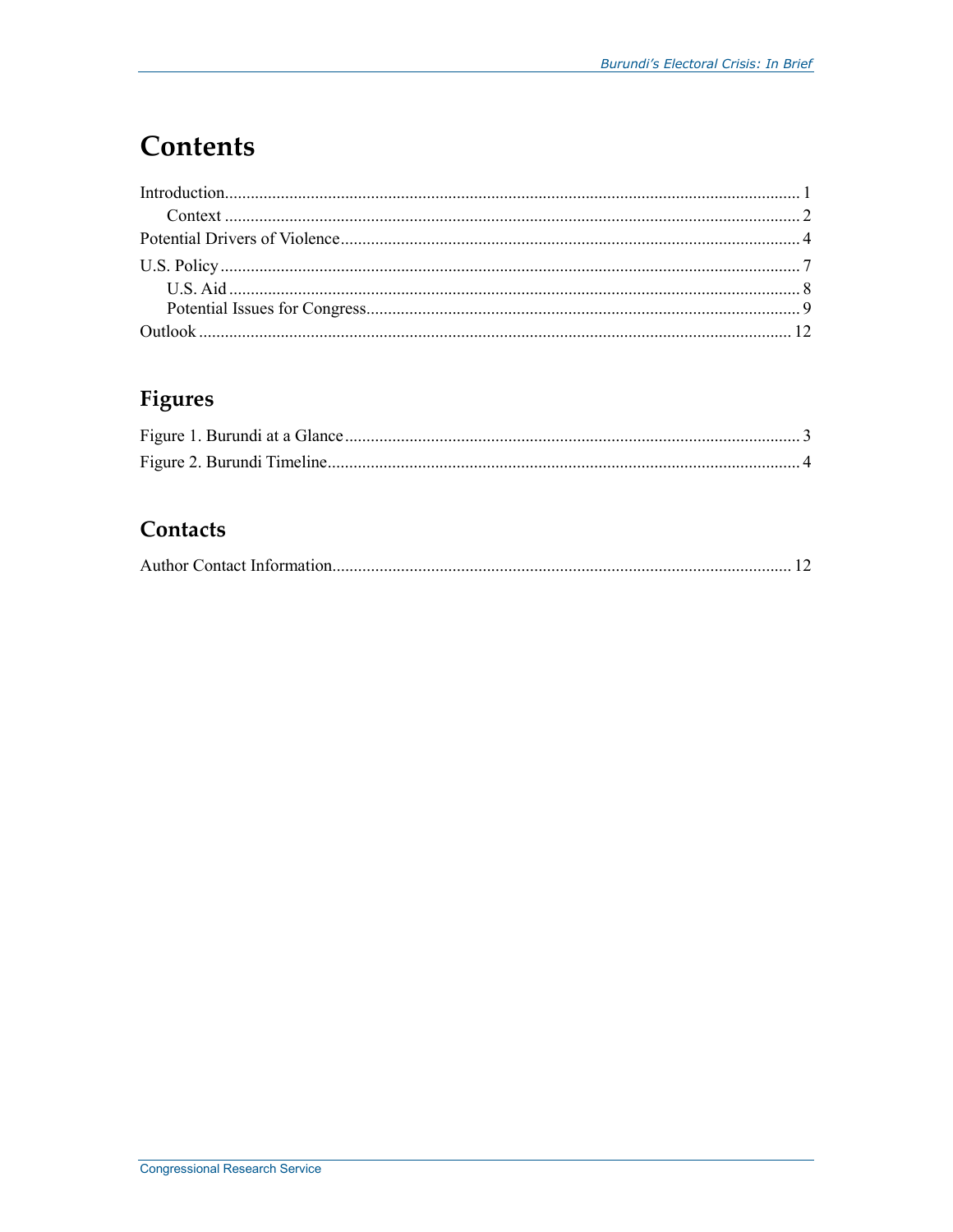## **Introduction**

International concerns about instability in Burundi have risen in connection with President Pierre Nkurunziza's desire to run for a third term in office in elections scheduled for June 2015. His candidacy was officially announced on April 25 and sparked large protests in the capital, Bujumbura. These were met by violent police repression. On May 13, while Nkurunziza was attending an emergency regional summit in Tanzania aimed at defusing the electoral crisis, a top military commander, General Godefroid Niyombare, announced that he was ousting the president and forming a transitional regime. Speaking from outside the country, Nkurunziza rejected the announcement. It is unclear whether the military and other security forces will unite behind the coup attempt, and if so, whether and when power may be transferred to civilians. If the security forces are not united, or if Nkurunziza stages a return, further violence appears likely.

Some observers are particularly concerned that Nkurunziza's growing authoritarianism and reelection bid have undermined principles of power-sharing and ethnic balance that are seen as having helped stabilize Burundi since the end of a decade-long civil war in the early 2000s. There is also a potential for turmoil in Burundi to draw in neighboring states and/or non-state actors based elsewhere in the region. At least 50,000 Burundians have reportedly fled to neighboring states since early April 2015. U.N. agencies warned on April 27 that "in a worst case scenario, 350,000 people could be in need of humanitarian assistance within six months."1

A protracted crisis could have implications for several issues of potential interest to Congress. These include stability in the Great Lakes region of Central Africa; long-running U.S. efforts to promote democracy and good governance in Africa; human rights concerns and the impact of U.S. efforts to prevent "mass atrocities"; and the future of Burundi's participation in U.S.-backed regional military operations in Somalia and in the U.N. peacekeeping operation in the Central African Republic. Additional issues for Congress may include the authorization, appropriation, and oversight of any new U.S. funding for humanitarian aid or regional stabilization efforts.

The events of May 13 may also raise the question of whether the U.S. State Department will apply Section 7008 of the FY2015 Department of State, Foreign Operations, and Related Programs Appropriations Act (Division J of P.L. 113-235), which prohibits certain types of aid including military aid—to the government of any country in which the military has overthrown a "duly elected government." Executive branch determinations have varied regarding the applicability of similar provisions in past years in connection with military seizures of power in African countries, depending on the circumstances and the nature of the government overthrown.

As this report discusses, multiple factors contribute to the potential for conflict in Burundi. In the near-term, salient dangers include divisions within the state security forces and the role of the ruling CNDD-FDD<sup>2</sup> party's youth wing, the *Imbonerakure* ("those who see far"), which has long been implicated in violence and intimidation against political opponents. Some commentators have emphasized the potential for ethnic violence between Burundi's Hutu majority and Tutsi minority. Hardliners in both communities may well seek to mobilize support—both in Burundi

<sup>&</sup>lt;sup>1</sup> U.N. Office for the Coordination of Humanitarian Affairs (UNOCHA), "Flash Update 1—Elections Crisis in Burundi and Regional Impacts," April 27, 2015.

<sup>&</sup>lt;sup>2</sup> CNDD-FDD stands for the National Council for the Defense of Democracy-Forces for the Defense of Democracy.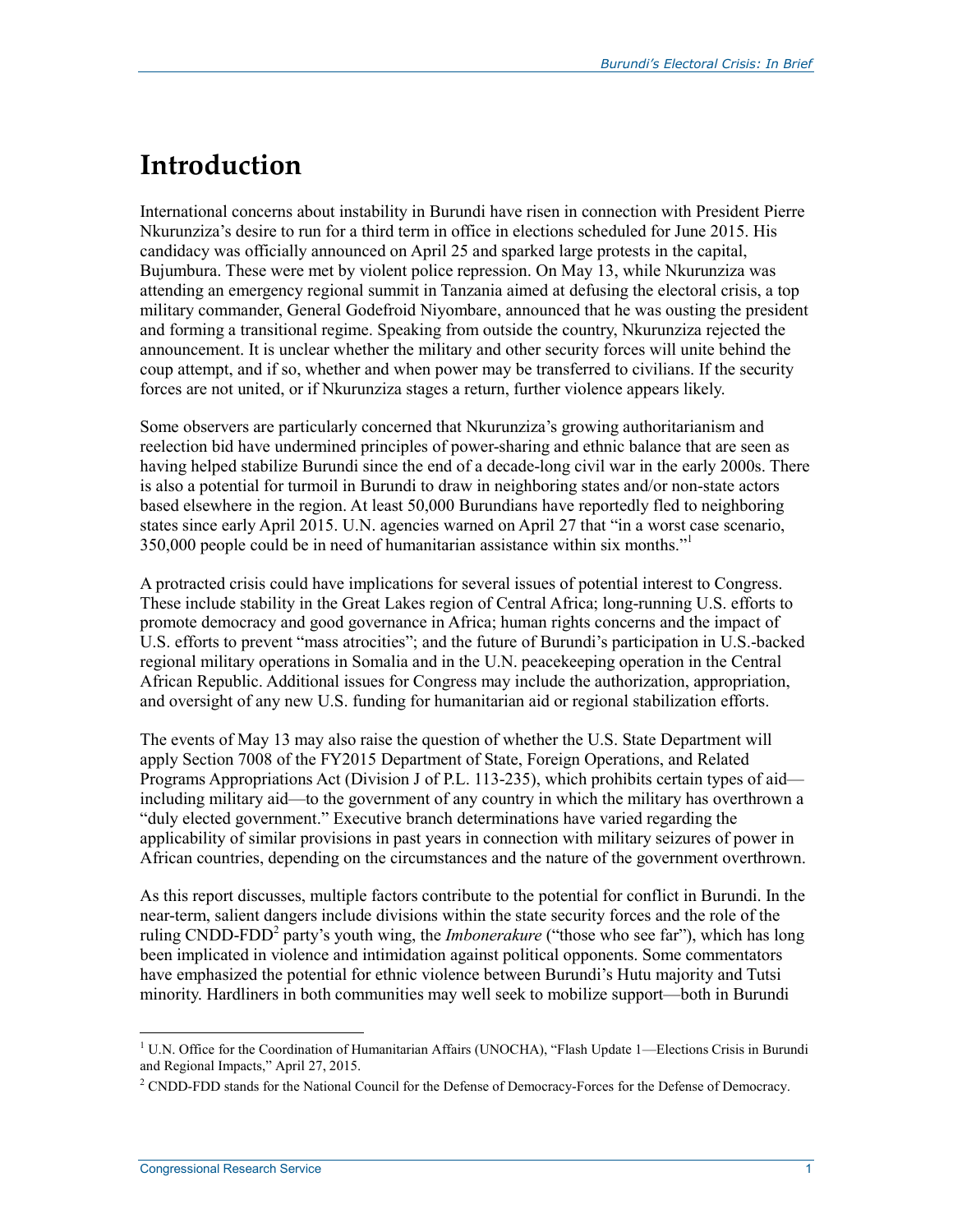and in neighboring countries such as Rwanda—by playing on fears grounded in Burundi's history of ethnically motivated massacres and assassinations. At the same time, Burundian politics have shifted in the past decade. Opposition to Nkurunziza spans the ethnic divide and has split the Hutu-led CNDD-FDD. The current situation highlights a power struggle among members of the Hutu majority: Gen. Niyombare and President Nkurunziza are both Hutu and are former comrades-in-arms from when the CNDD-FDD was a rebel force.

### **Context**

Burundi is one of the world's poorest countries. It is landlocked with few natural resources, and its economy is largely agricultural. As in neighboring Rwanda, Burundian society includes a majority Hutu population (estimated at 85%) and minority Tutsi (14%) and Twa (1%) communities. Unlike in Rwanda, Tutsis dominated the military and political elite after independence. Burundi's history has been marked by political instability, military interference in politics, and ethnic violence. Instability has been fed by zero-sum contests for political power, high population density that heightens competition over access to land (i.e., to food and income), and the spillover of conflicts from Rwanda and the Democratic Republic of Congo (DRC).

In the early 2000s, Burundi emerged from a decade-long, multi-faction civil war involving the then-Tutsi-dominated military, Tutsi-led militias, and Hutu-led rebel groups. Some 300,000 people were reportedly killed, on top of previous cycles of interethnic massacres. The Arusha Accords, signed in 2000, instituted, among other things, a requirement for "ethnic balance" in the government and military, which incentivized political coalition-building and reduced Hutu-Tutsi tensions. Arusha also set a clear two-term limit on the presidency. The two largest Hutu-led rebel groups—the Forces for the Defense of Democracy (FDD, which later became the CNDD-FDD) and the National Liberation Forces (FNL)—did not sign the Accords, but they subsequently agreed to lay down arms and become political parties. Former rebel combatants were integrated into the security forces. Civil liberties expanded as new private media and associations were created. A new constitution was adopted by referendum in 2005. It formalized an ethnic quota system, requiring a 60%-40% split between Hutus and Tutsis in government posts. These developments contributed to a near-elimination of explicit ethnic enmity from political discourse.

Peaceful elections in 2005 ended a transition period, and Nkurunziza, a Hutu former rebel leader, became president. With international support, the military transitioned from being a key source of instability into a more professional and cohesive force. However, the country has not experienced many years of inclusive democracy. Nkurunziza's reelection in 2010 was marred by an opposition boycott and by significant political violence that continued into  $2012$ <sup>3</sup>. The government has also harassed and jailed prominent opposition, civil society, and media leaders.

The controversy over Nkurunziza's candidacy stems, in part, from a dispute over its legality. Burundi's constitution states that the president "is elected by universal direct suffrage for a mandate of five years renewable one time." Opposition and civil society activists interpret this provision to mean that Nkurunziza, who is finishing his second term, cannot be reelected. A government proposal to revise the constitutional provision was narrowly defeated in parliament in

<sup>&</sup>lt;sup>3</sup> See Human Rights Watch (HRW), "*You Will Not Have Peace While You Are Living*": The Escalation of Political *Violence in Burundi*, May 2, 2012. The CNDD-FDD party nominally heads a coalition that includes the historically Tutsi-dominated Union for National Progress (UPRONA) party. However, it has been accused of manipulating and dividing UPRONA since 2014.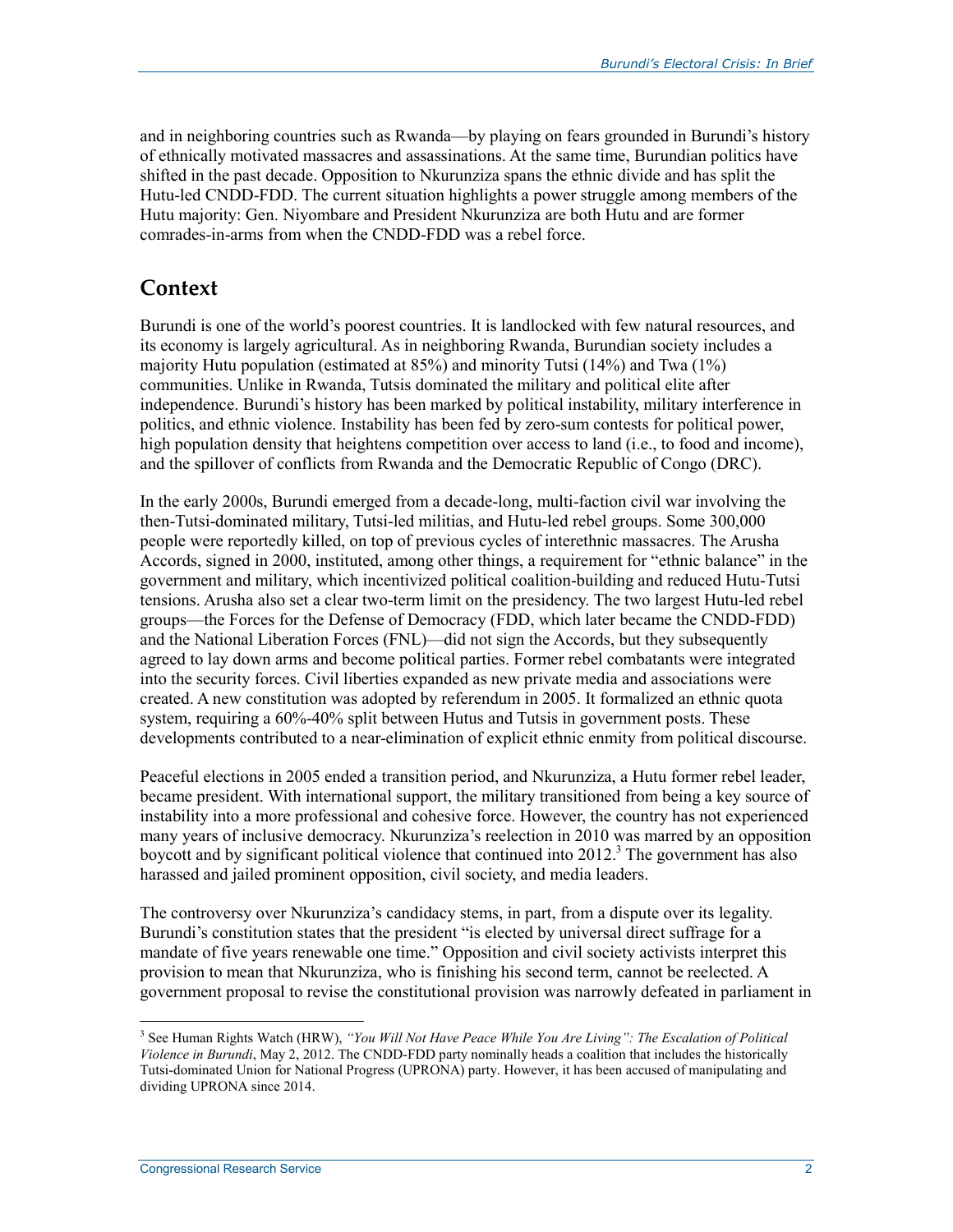2014. The president's supporters have since argued that because Nkurunziza was indirectly elected to his first term, in 2005, he has a right to be stand for reelection. The constitutional court upheld this argument in early May 2015, amid reports that judges had been threatened.



**Figure 1. Burundi at a Glance**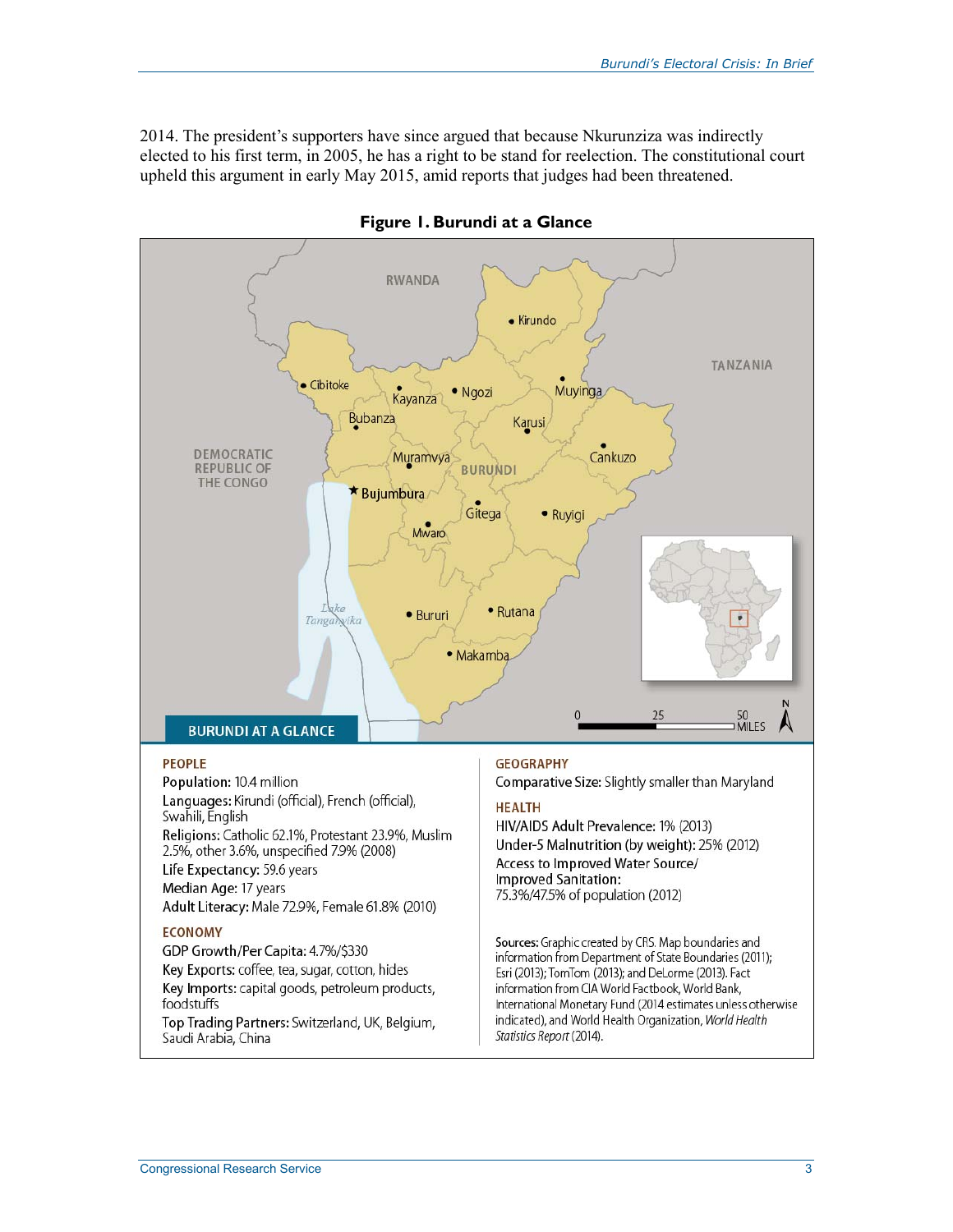

#### **Figure 2. Burundi Timeline**

### **Potential Drivers of Violence**

**Political Power Struggle in the Lead-Up to Elections.** Electoral competition in the past decade has shifted the political landscape from one of Hutu-Tutsi contestation towards a struggle within the Hutu majority. Two of the leading political parties in Burundi, the ruling CNDD-FDD and the opposition FNL, are Hutu-led former rebel movements, and their supporters have engaged in cycles of tit-for-tat violence since 2010. Conflict within the ruling party is also evident, as segments of the CNDD-FDD, including some former combatants, oppose the president's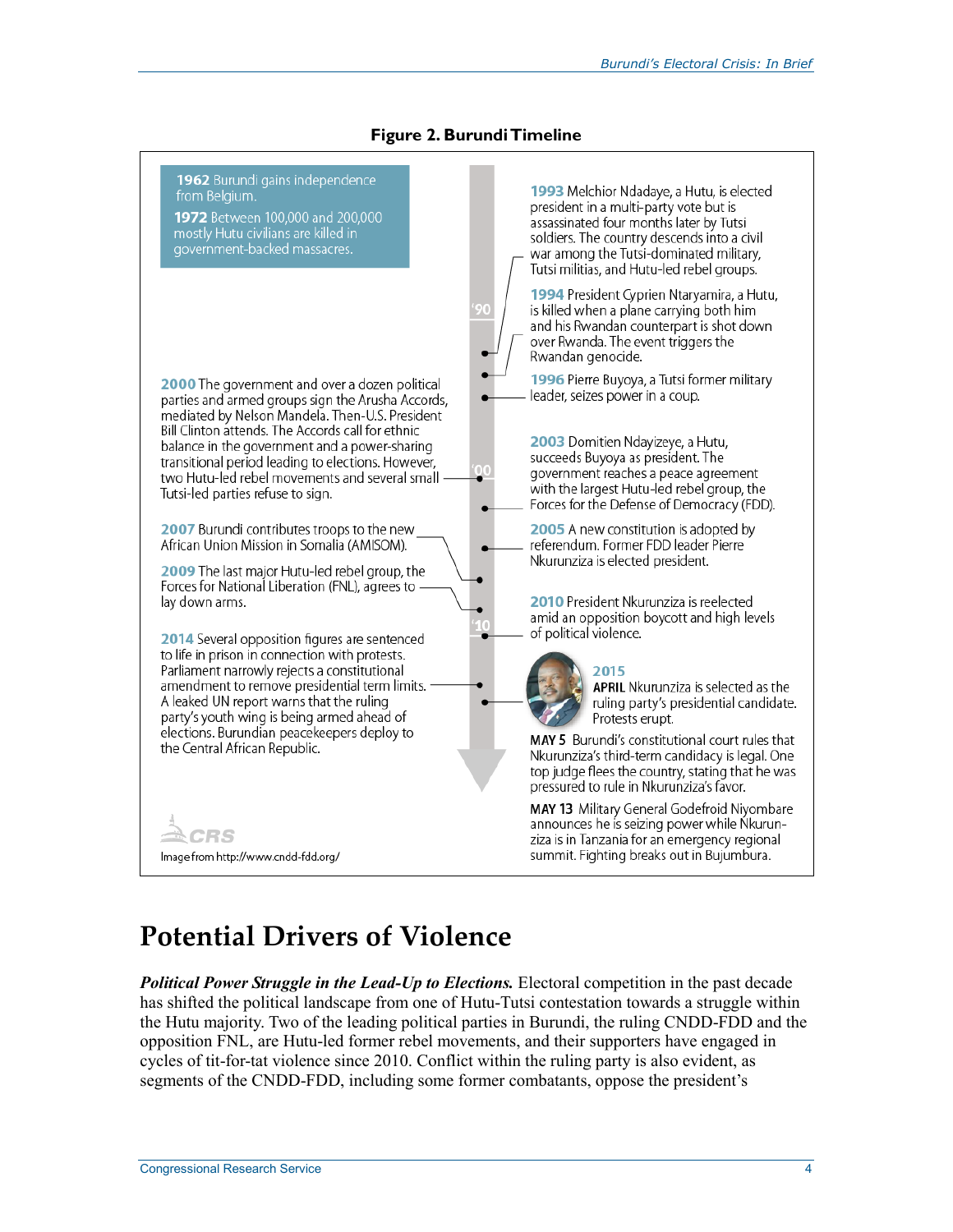reelection bid.<sup>4</sup> The CNDD-FDD reportedly remains popular in rural areas, but Nkurunziza's personal popularity may be waning.<sup>3</sup>

In a possible sign that Nkurunziza's supporters are concerned about his ability to win an open contest, criminal cases have been brought against civil society leaders, opposition figures, and journalists.<sup>6</sup> Elements of the military and internal security forces have reportedly armed the CNDD-FDD youth wing, the *Imbonerakure*, which has long been implicated in violence and intimidation targeting the party's opponents.<sup>7</sup> During and after the last national elections, in 2010, *Imbonerakure* members were implicated in attacks against members of the Hutu-led FNL. In 2015, news reports have indicated that *Imbonerakure* members are especially targeting Tutsis.8

Opposition parties have sought to forge cross-ethnic coalitions, but the opposition generally remains weak and divided. Several leading figures, both Hutu and Tutsi, have been prevented from registering as candidates due to criminal cases against them. Some have accused the government of manipulating the judiciary and electoral institutions for partisan gain.<sup>9</sup> Opposition divisions may be partly attributable to historic frictions within Burundi's political class, and between former combatants and longtime politicians. Also at issue are government efforts to "dispossess opposition leaders of their political parties and appropriate sympathetic factions."10

*Security Force Divisions.* Police have reportedly led the violent response to demonstrations in Bujumbura to date, sometimes clashing with members of the military who have been deployed to the streets since late April. Both the police and the national intelligence service (or SNR after its French acronym) are viewed as heavily influenced by individuals favorable to the CNDD-FDD and/or to Nkurunziza personally. Some analysts argue that former combatants loyal to Nkurunziza constitute a "parallel chain of command" that has been implicated in targeted killings and other abuses since at least  $2010$ .<sup>11</sup> Even these networks appear to be divided, as evidenced in early  $2015$ by the escape from prison of a former CNDD-FDD commander and key Nkurunziza rival, reportedly facilitated by security officers.<sup>12</sup>

 4 Yolande Bouka, "A House Divided in Burundi: Rifts at the Heart of the Ruling Party," Institute for Security Studies, April 2, 2015. The article notes long-suspected ideological differences between the CNDD-FDD's former armed wing and civilian members of the party, along with more recently reported tensions among former CNDD-FDD combatants. In February 2015, the head of the powerful national intelligence service, Gen. Godefroid Niyombare, was dismissed, reportedly for drafting a memo advising Nkurunziza not to pursue a third term. Dozens of CNDD-FDD members signed onto a letter in March urging the president not to run.

<sup>&</sup>lt;sup>5</sup> Recent survey results suggest that a majority (62%) of Burundians are in favor of a two-term limit on the presidency and that support for term limits has increased significantly since 2012. Afro-Barometer, "Une majorité de Burundais soutiennent la limitation des mandats présidentielles à deux," January 2015.

<sup>6</sup> Over the past year, a key civil society leader, Pierra Claver Mbonimpa, and a veteran broadcast journalist, Bob Rugurika, were each jailed in connection with their reporting on alleged abuses by the security forces.

<sup>7</sup> See HRW, *World Report*, January 2015; *World Politics Review*, "Political Violence Tests Burundi's Stability Ahead of Elections," January 16, 2015; *Final Report of the Group of Experts on the Democratic Republic of the Congo*, January 12, 2015, U.N. doc. S/2015/19; IRIN, "Burundi: Looming Polls Raise Burundi's Risk Profile, April 17, 2014.

<sup>8</sup> See, e.g., Al Jazeera online, "As Elections Approach, Burundians Fear a Return to War," April 23, 2015.

<sup>9</sup> *Report of the Secretary-General on the United Nations Office in Burundi*, January 19, 2015, U.N. doc. S/2015/36.

<sup>&</sup>lt;sup>10</sup> International Foundation for Electoral Systems, "Civic Education for Free and Fair Elections in Burundi," April 16, 2015.

<sup>11</sup> International Crisis Group, *Burundi: Bye-Bye Arusha?* October 2012; see also HRW, *"You Will Not Have Peace While You Are Living,"* op. cit. The State Department's latest (2013) annual human rights report on Burundi states that "the intelligence service and the police tended to be influenced directly by and responsive to the CNDD-FDD."

<sup>&</sup>lt;sup>12</sup> BBC Online, "Burundi Dissident Radjabu on 'Easy Prison Break," March 10, 2015.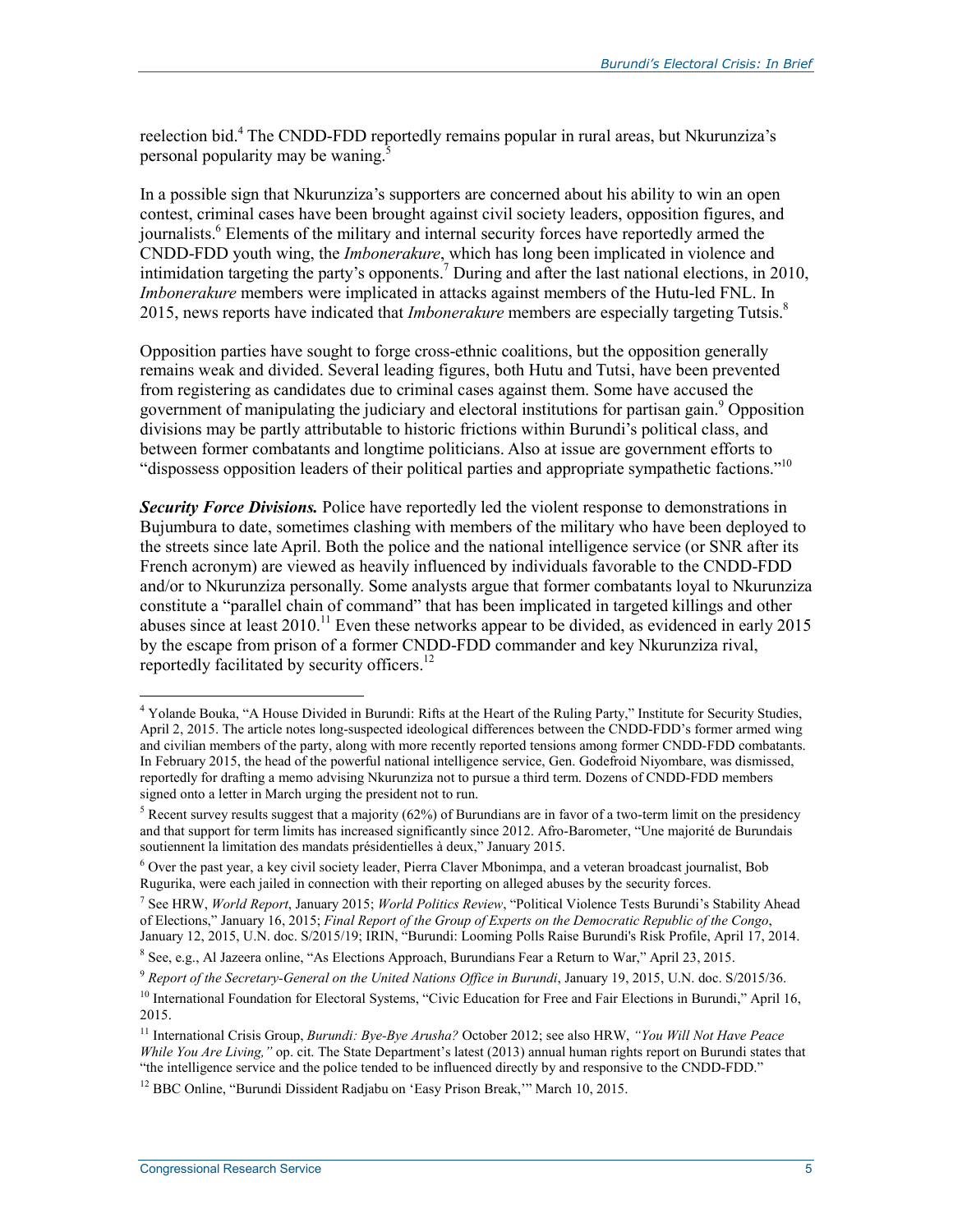Many observers view the military, which underwent rebel and ethnic integration in the 2000s, as well as donor-supported downsizing, as more professional and cohesive than the police and SNR. Military troops deployed to Bujumbura have reportedly protected civilian protesters from attacks by the police. The defense chief of staff stated in early May that the military would remain "loyal," and that it will also refuse to be "used for political ends."<sup>13</sup> Military commanders are evidently divided over Nkurunziza's candidacy, however, and unit cohesion may be tested if protests continue.<sup>14</sup> The military's record has improved compared to its pre-Arusha predecessor force, which was associated with coups d'état and ethnic violence. U.S. training programs and European Union-funded salary benefits for Burundian soldiers serving in AMISOM may have fostered intra-military trust and professionalization, along with the experience of serving together in life-threatening situations abroad.<sup>15</sup> At the same time, recent allegations of serious human rights abuses by Burundian troops, both in Somalia and at home, suggest shortfalls related to discipline and command-and-control.<sup>16</sup>

*Ethnic Tensions.* Inter-ethnic massacres are a key feature of Burundi's post-colonial history, fostering deep-seated existential fears among both Hutus and Tutsis.<sup>17</sup> Mutual mistrust has also been fed by regional dynamics, including the Rwandan genocide in 1994 (which targeted Tutsis and politically moderate Hutus) and periodic violence in eastern DRC targeting ethnic communities of Rwandan and Burundian origin. Explicit ethnic tensions have been less apparent in Burundi over the past decade, as Hutus have been integrated into the state, while the quota system has ensured that Tutsis are proportionately over-represented in the government and military and thus, theoretically, protected. As noted above, some commentary on the current crisis has focused on reported *Imbonerakure* and other state-backed threats against Tutsis, while other observers argue that political competition among Hutus may be more explosive. Overall, ethnic violence cannot be ruled out, as hard-liners reportedly wield influence in both communities.

*Socioeconomic Tensions.* Disputes over land, generational and family divisions, economic needs, and personal score-settling underlie reportedly long-running and pervasive local-level violence in Burundi.<sup>18</sup> Poverty and food insecurity are widespread, raising the stakes of competition over access to scarce resources such as food, land, and revenue-generating opportunities. The return of Burundian refugees displaced during the civil war and in prior iterations of ethnic violence has caused tensions in rural areas, and the adjudication of conflicting claims over land restitution is very sensitive. Some analysts contend that the government has attempted to exercise greater political and ethnic control over the national commission charged with resolving competing land claims related to refugee returns, and that these efforts have created further tensions.<sup>1</sup>

<u>.</u>

<sup>&</sup>lt;sup>13</sup> AFP, "Burundi: le chef d'état-major de l'armée garantit la loyauté des militaires aux authorités," May 4, 2015.

<sup>&</sup>lt;sup>14</sup> Reuters, "Analysis—Burundi's Patchwork Army Faces Test to Keep the Peace," April 30, 2015.

<sup>&</sup>lt;sup>15</sup> See, e.g., Statement of General David M. Rodriguez, U.S. Army Nominee, Commander, U.S. Africa Command, to the Committee on Senate Armed Services, February 14, 2013; see also *The East African*, "AMISOM Relief as EU Releases \$1b for Security," July 19, 2014.

<sup>&</sup>lt;sup>16</sup> Human Rights Watch reports have implicated Burundian troops in sexual violence in Somalia, and in killing dozens of insurgent fighters who had reportedly surrendered after entering Burundi from DRC in December 2014. See *"The Power These Men Have Over Us": Sexual Exploitation and Abuse by African Union Forces in Somalia*, September 2014; and Lewis Mudge/HRW, "The Executioner's Bill," *Foreign Policy*, March 26, 2015.

<sup>&</sup>lt;sup>17</sup> René Lemarchand, *Burundi: Ethnic Conflict and Genocide* (Woodrow Wilson Center Press/Cambridge University Press: Cambridge, 1996).

<sup>18</sup> See Marc Sommers, *Adolescents and Violence: Lessons from Burundi*, Institute of Development Policy and Management (Netherlands), May 2013.

<sup>19</sup> See International Crisis Group, *Fields of Bitterness (II): Restitution and Reconciliation in Burundi*, February 2014; (continued...)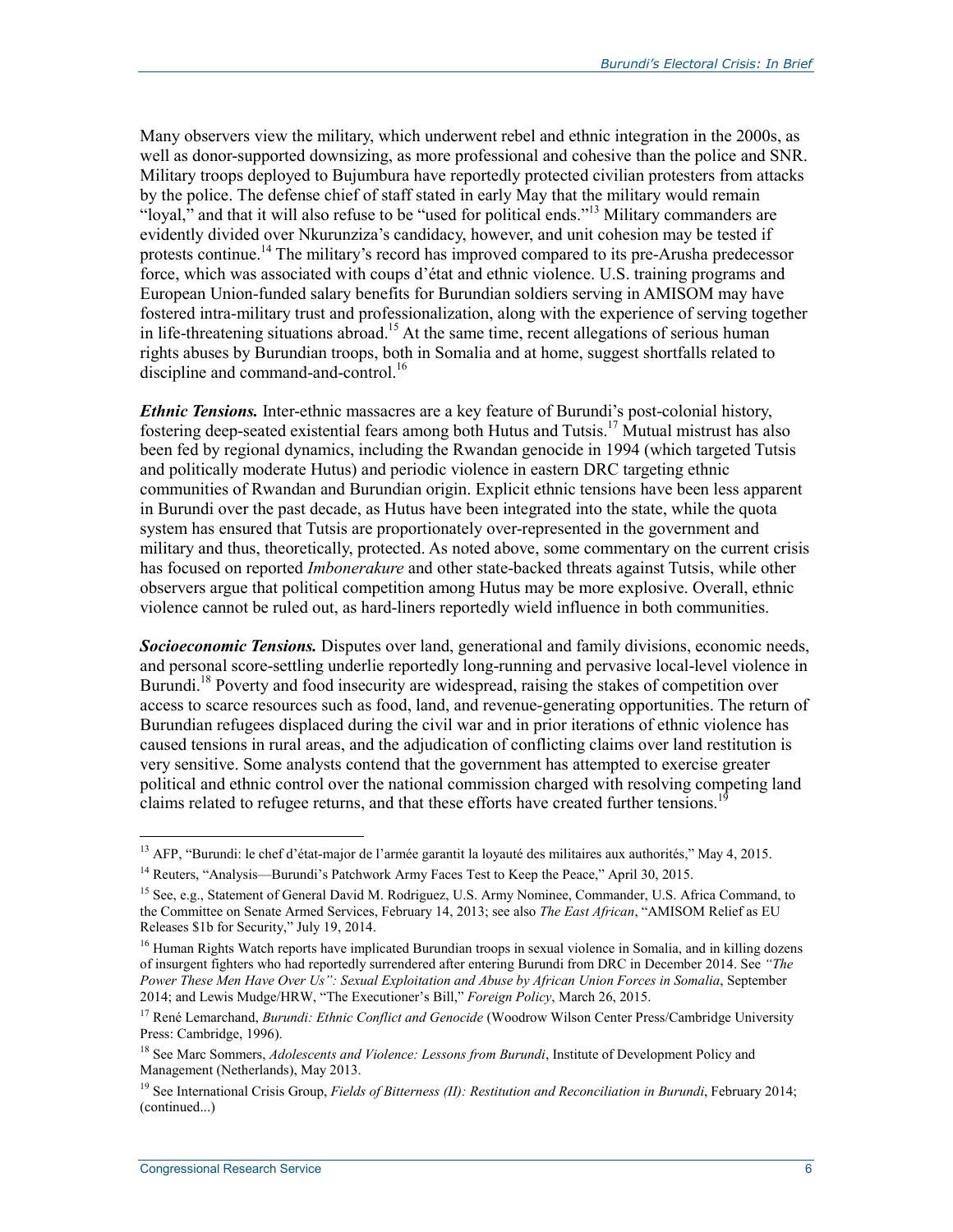In Burundi's small economy and traditionally structured, largely rural society, youth have few opportunities to seek legitimate social advancement, potentially rendering involvement in political patronage and criminality more attractive. Frustration with Burundi's justice system, which is widely viewed as partisan and ineffective, may also spur individual or communal retribution in lieu of institutional adjudication of disputes. Moreover, perceptions of economic unfairness and a lack of justice may contribute to anti-government sentiment.<sup>20</sup>

*Regional Dynamics*. In the lead-up to the elections, thousands of Burundians have fled across the border to Rwanda. Some observers fear that Rwanda's Tutsi-led government could be drawn into a conflict in Burundi if one erupts, which could lead to further polarization, for example, if Rwanda were perceived to be protecting Tutsi communities in particular.<sup>21</sup> Rwandan-Burundian diplomatic tensions have risen since 2014, when each country blamed the other for dozens of dead bodies found in a lake along their shared border.<sup>22</sup>

Internal conflicts in DRC have also long fueled regional instability and created safe havens for Burundian combatants. Congolese territory reportedly hosts elements of the Burundian military, the *Imbonerakure*, and Burundian insurgents, including an FNL faction and a separate, unidentified group that reportedly entered northwestern Burundi in late  $2014<sup>23</sup>$  A Rwandan-origin insurgent group, the Democratic Forces for the Liberation of Rwanda or FDLR, which was founded by ethnic Hutus involved in the Rwandan genocide, is also active in eastern DRC. Rwandan officials allege that FDLR combatants are infiltrating Burundi amid the current crisis.<sup>24</sup>

## **U.S. Policy**

Obama Administration officials have publicly urged Nkurunziza not to seek reelection, called on all sides to abjure violence, and criticized the government's restriction of political freedoms. The State Department has announced that it is considering "targeted measures," including U.S. visa restrictions, against individuals implicated in violence against civilians.<sup>25</sup> On May 11, prior to the putsch by Gen. Niyombare, the U.S. Ambassador to Burundi indicated support for an election delay.<sup>26</sup> To date, the State Department has not made a determination with regard to Section 7008 of P.L. 113-235, regarding whether a "coup" has taken place that would trigger aid restrictions.

U.S. officials have placed particular emphasis on respect for the Arusha Peace Accords, which were signed in 2000 and are credited with helping to end the civil war.<sup>27</sup> The Accords stated that

<sup>(...</sup>continued)

Jillian Keenan, "The Blood Cries Out," *Foreign Policy*, March 2015.

<sup>20</sup> Sommers, op. cit.

<sup>&</sup>lt;sup>21</sup> See, e.g., Filip Reyntjens, "Scenarios for Burundi," Institute of Development Policy and Management, April 2015; Reuters, "Burundi on Knife Edge over President's Possible Third-Term Run," April 23, 2015.

<sup>&</sup>lt;sup>22</sup> Wall Street Journal, "Burundi and Rwanda Deny Responsibility for Bodies Found in Border Lake," October 15, 2014.

<sup>&</sup>lt;sup>23</sup> Final Report of the Group of Experts on the Democratic Republic of the Congo, January 12, 2015, op. cit.

<sup>&</sup>lt;sup>24</sup> Bloomberg, "Burundi's Ex-Intelligence Chief Announces Coup Amid Protests," May 13, 2015.

<sup>&</sup>lt;sup>25</sup> State Department, "U.S. Deeply Regrets Burundi's Disregard for the Arusha Agreement," April 25, 2015.

<sup>26</sup> AFP, "EU, US Calls For Burundi Election Delay," May 11, 2015.

 $27$  U.S. involvement in Great Lakes peace initiatives has been extensive, and then-President Bill Clinton attended the signing of the Arusha Accords in Tanzania.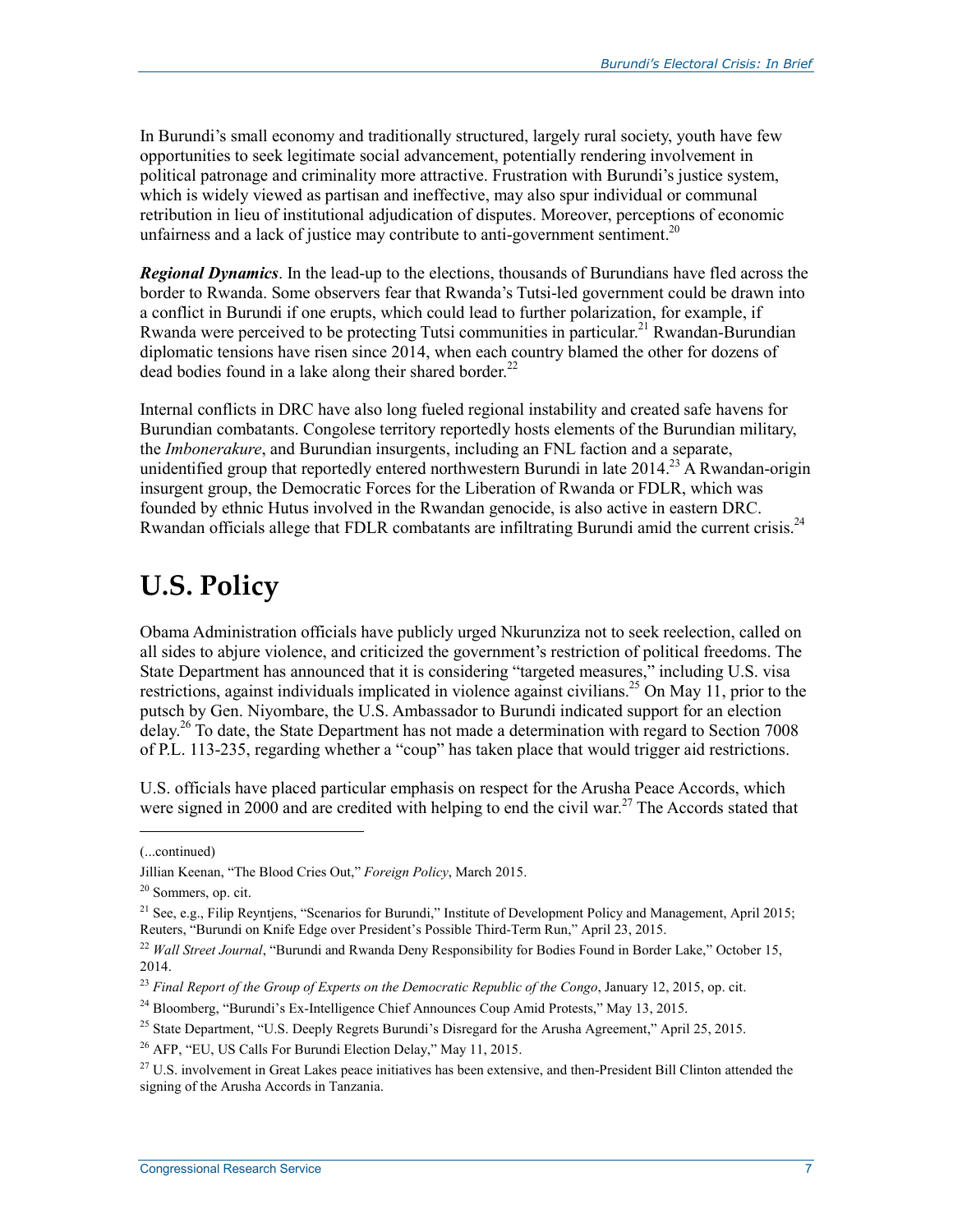"no one may serve more than two presidential terms."<sup>28</sup> The ruling CNDD-FDD was not a signatory to the Accords—it signed a separate peace deal in 2003—and Nkurunziza's supporters argue that the constitution supersedes the Accords. In February 2015, then-U.S. Special Envoy for the Great Lakes region of Central Africa, former Senator Russell Feingold, stated that the United States was "not making a legal argument" with regard to Burundi's constitution, but that Nkurunziza's "legacy will not be the same ... if he runs again and violates Arusha."<sup>29</sup>

The U.S. Permanent Representative to the United Nations, Ambassador Samantha Power, has visited Burundi twice in the past year—most recently in March 2015 as part of a U.N. Security Council delegation. On April 29, she stated that, "Today we see a Burundi seized by fear and at severe risk of deadly violence. But today we also see a Burundi that still has the time and means to correct course and get back on the path of progress."<sup>30</sup> U.S. Assistant Secretary of State for Democracy, Human Rights, and Labor Tom Malinowski traveled to Burundi on April 30, where he warned that the country's "very complicated and difficult history" means that the current situation is like a pot that "risks boiling over" if no effort is made to deescalate tensions.<sup>31</sup>

Starting in early 2014, the Obama Administration has publicly characterized its approach to Burundi as an example of its policy to seek to prevent "mass atrocities" abroad, and of its opposition to efforts by some African presidents to extend their time in office beyond existing term limits.<sup>32</sup> The Administration has identified the prevention of mass atrocities as a U.S. "core national security interest and a core moral responsibility," for which it has committed to using the U.S. government's "full arsenal of tools," including diplomatic, financial, intelligence, law enforcement, and, in some cases, military capabilities. $33$  In public speeches about the Administration's atrocity-prevention efforts in March and April 2015, Under Secretary of State Sarah Sewall referred to Burundi at length, stating that the Administration's monitoring and planning for the risk of atrocities had produced "a broad diplomatic engagement and programmatic strategy that was operationalized by our embassy in Bujumbura."<sup>34</sup>

### **U.S. Aid**

<u>.</u>

U.S. bilateral aid funding for Burundi, which totaled \$30 million in FY2014 (latest available), is focused on health programs, food aid, and military professionalization.<sup>35</sup> The Administration did not request that Congress appropriate any bilateral democracy-related aid specifically for Burundi in FY2015. However, using regionally and centrally managed funds, the Administration has

<sup>34</sup> Remarks at the Council on Foreign Relations, op. cit.; and at the Chicago Council on Global Affairs, April 24, 2015.

<sup>&</sup>lt;sup>28</sup> The text of the Accords is accessible at http://www.issafrica.org/AF/profiles/Burundi/arusha.pdf.

<sup>&</sup>lt;sup>29</sup> Deputy Assistant Secretary of State for African Affairs David Gilmour made similar points in public remarks the same month. Feingold remarks at the U.S. Institute of Peace, February 24, 2015; Gilmour remarks during "Burundi's 2015 Elections: Perspectives, Priorities, and Preparations at Three Months Out," The Wilson Center, Washington DC, February 27, 2015.

<sup>&</sup>lt;sup>30</sup> U.S. Mission to the United Nations, "Ambassador Power on the Situation in Burundi," April 29, 2015.

<sup>&</sup>lt;sup>31</sup> Reuters, "United States Says Burundi Risks Boiling Over If Political Opposition Stifled," April 30, 2015.

<sup>&</sup>lt;sup>32</sup> Under Secretary of State Sarah Sewall, "Preventing Mass Atrocities: Progress in Addressing an Enduring Challenge," remarks at the Council on Foreign Relations, Washington DC, March 30, 2015; Remarks by then-U.S. Special Envoy for the Great Lakes Russell Feingold at the U.S. Institute of Peace, February 24, 2015.

<sup>&</sup>lt;sup>33</sup> See U.S. government, http://www.humanrights.gov/dyn/issues/atrocity-prevention.html; and remarks by Under Secretary of State Sewall at the Council on Foreign Relations, op. cit.

<sup>35</sup> State Department, *Congressional Budget Justification (CBJ)*, Foreign Operations, FY2016.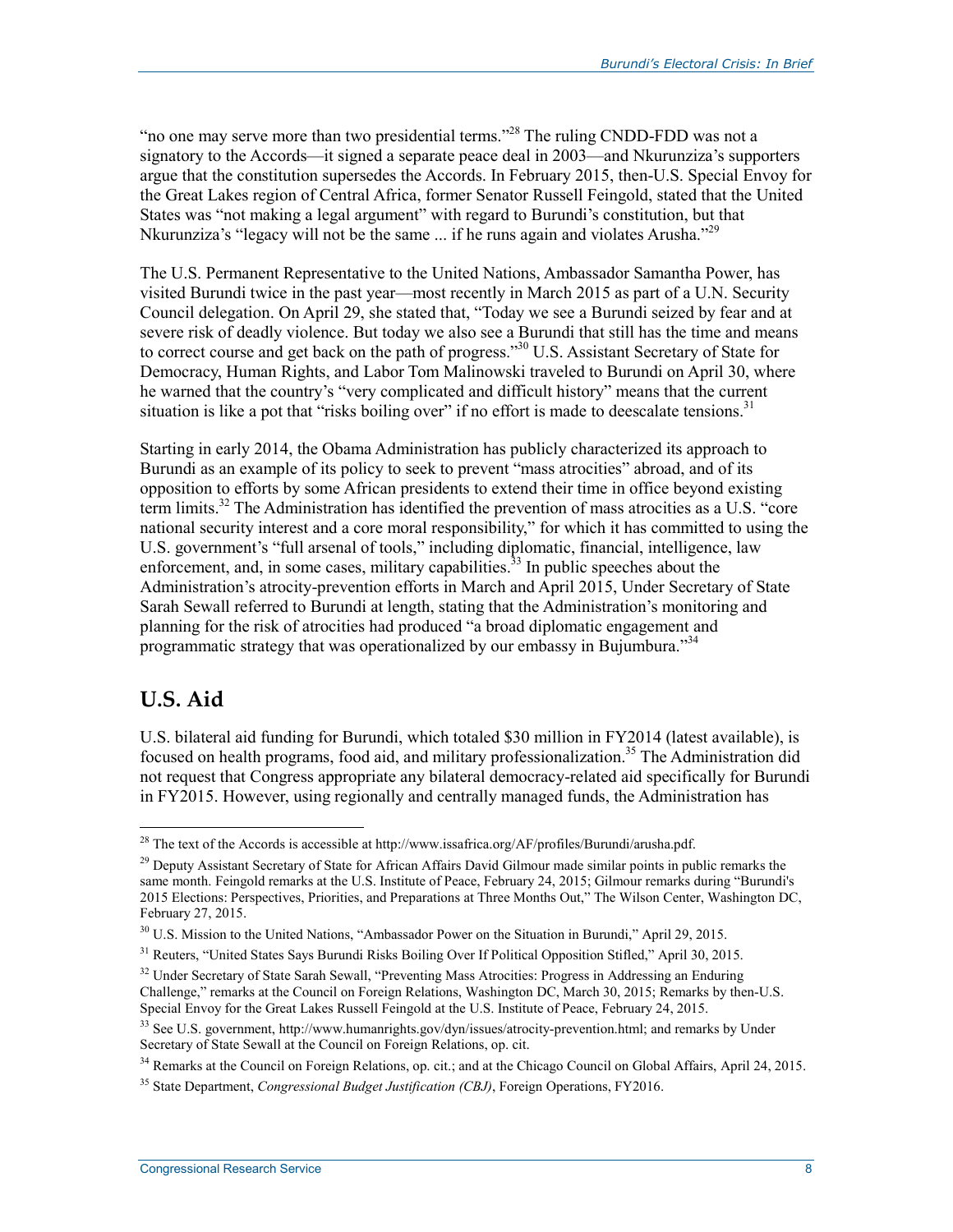programmed at least \$14 million to support the electoral process and conflict-mitigation efforts, in part as a result of atrocities-prevention efforts.<sup>36</sup> The Administration is proposing in FY2016 to increase bilateral aid to \$43.8 million, including \$2 million for new governance programs. These would "support locally-based solutions to the two primary drivers of conflict identified by a USG assessment: manipulation of vulnerable youth and unclear and complex land tenure rights."<sup>37</sup>

Since FY2006, the United States has also provided tens of millions of dollars to build the capacity of the Burundian military to participate in the African Union Mission in Somalia (AMISOM), U.N. peacekeeping operations (notably in the Central African Republic), and regional counterterrorism efforts.<sup>38</sup> Relevant programs are administered by both the State Department and the Department of Defense (DOD), under multiple legal authorities. Funding is in addition to the bilateral aid budget.

Much of the military assistance to Burundi has been provided through the State Department's Peacekeeping Operations (PKO) account, with some components administered under the U.S. Africa Contingency Operations Training & Assistance (ACOTA) program and others considered part of U.S. bilateral aid to Somalia.<sup>39</sup> PKO-funded programs are generally implemented by contractors. Additional DOD assistance is administered under authorities enacted by Congress in annual defense authorization measures since FY2006. These include DOD's so-called "Section 1206" authority, recently codified in the FY2015 National Defense Authorization Act or NDAA (P.L. 113-291) as Section 2282 of Title 10, U.S.C., which authorizes DOD to train and equip foreign military forces for counterterrorism. Burundi has also benefitted from Section 1207(n) of the FY2012 NDAA (P.L. 112-81) and Section 1203 of the FY2013 NDAA (P.L. 112-239), which authorize DOD to build the capacity of foreign militaries serving in AMISOM.

### **Potential Issues for Congress**

Congress has enacted legislation, appropriated funding, and held many hearings aimed at promoting peace and security in the Great Lakes region, which includes Burundi.<sup>40</sup> Congress has also shaped U.S. policy toward Burundi through its authorization and appropriation of U.S. assistance and through its oversight activities. The U.S. response to the current turmoil could raise policy and/or funding considerations for Congress. Several potential overarching issues for Congress are discussed below.

*U.S. Security Assistance and Implications for AMISOM.* Members may weigh the potential implications of a protracted crisis, and/or a legal determination that a "coup" has taken place, for U.S. military aid, including support for Burundi's deployments to Somalia and the Central

<sup>&</sup>lt;u>.</u> <sup>36</sup> U.S. Agency for International Development (USAID), response to CRS query, February 2015. Under Secretary of State Sewall (op. cit). stated that the atrocities-prevention process "galvanized over \$7 million in State and USAID funds to address the risks identified in the assessment."

<sup>37</sup> State Department, *Congressional Budget Justification (CBJ)*, Foreign Operations, FY2016.

<sup>&</sup>lt;sup>38</sup> CRS calculation based on State Department and Defense Department congressional notifications, and State Department responses to CRS queries as of September 2014.

<sup>&</sup>lt;sup>39</sup> The Administration has requested that Congress appropriate \$115 million in PKO funding for Somalia in FY2016, of which an unspecified portion is designed to "bolster AMISOM's operational effectiveness" through support to troop contributors. State Department *CBJ*, op. cit. ACOTA funding is not requested on a country-specific basis.

<sup>40</sup> See CRS Report R43166, *Democratic Republic of Congo: Background and U.S. Policy*, specifically the section titled "Congressional Actions."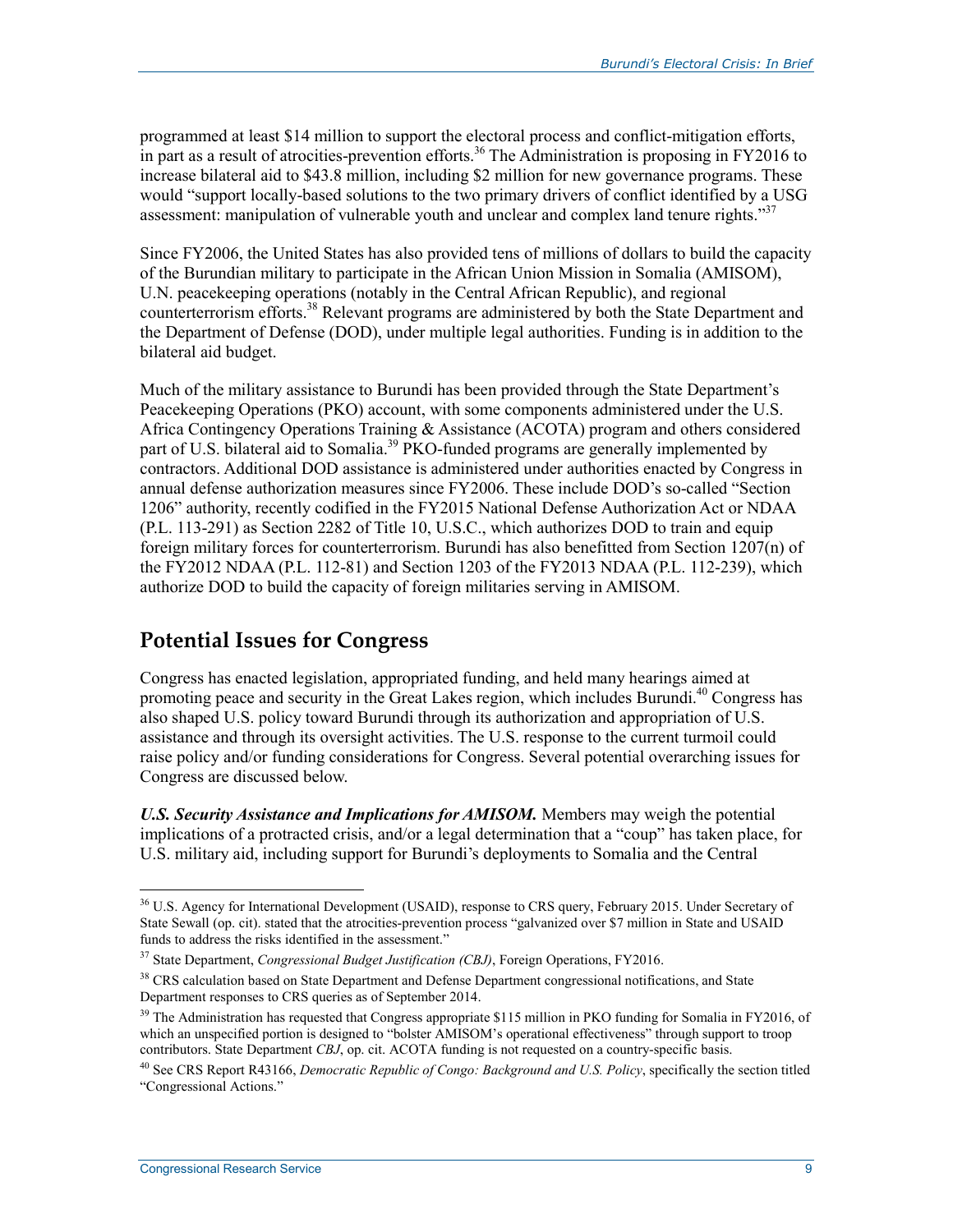African Republic (CAR). The Administration considers support for AMISOM to be a top foreign policy priority in Africa.<sup>41</sup> This prioritization is likely to have implications for its willingness to suspend or terminate military aid to Burundi, even if such aid is a potential point of policy leverage. There is a separate question of whether Burundi's government will remain committed to its foreign deployments if it perceives a significant threat to domestic stability.

A complete picture of U.S. security assistance provided to Burundi since FY2006 is difficult to compile because most of it is provided through either regional or Somalia-focused programs and is not disaggregated by country recipient. This may pose challenges for congressional oversight of the U.S. security relationship with Burundi.

Burundi's trajectory may prompt some Members to call for restrictions on U.S. security assistance, either to try to force a change in the Burundian government's behavior or to dissociate the United States from an abusive regime. Others may argue that military progress since the early 2000s, and the view of some analysts that the military has the potential to act as a stabilizing and inclusive institution, may merit continued professionalization training and support. Some may further consider whether counterterrorism and/or regional peacekeeping goals—or other considerations, such as executive branch flexibility in determining funding allocations—outweigh concerns. Finally, ending or restricting U.S. and other donor support to Burundian troops serving in Somalia and CAR could have unintended consequences for Burundi. Currently, salary benefits and the absorption of a large number of potentially restive troops constitute a significant financial and political benefit that is arguably conducive to Burundi's domestic stability.<sup>42</sup>

Congress has also enacted laws that require the State Department and DOD to vet foreign security forces for potential human rights violations prior to providing them with certain types of U.S. assistance.<sup>43</sup> Recent allegations of abuses by Burundi's military—reportedly including units that have served in Somalia—have reportedly prevented certain units from passing such vetting.<sup>44</sup> However, vetting challenges do not necessarily lead to the suspension of overall cooperation. For example, on April 22, 2015, the U.S. Embassy in Burundi publicly reassured Burundians that the temporary departure of U.S. contracted trainers to allow time for human rights vetting did not affect the overall U.S. government commitment to a "robust and mutually beneficial security cooperation partnership" with Burundi's government.<sup>45</sup>

*U.S. Democracy Promotion.* Congress may seek to examine the impact of, and resources devoted to, U.S. democracy promotion in Burundi. The Obama Administration's strategy toward Sub-

<u>.</u>

 $41$  See, e.g., testimony of Assistant Secretary of State for African Affairs Linda Thomas-Greenfield, before the Senate Foreign Relations Committee, Subcommittee on African Affairs, hearing on Somalia, October 8, 2013.

<sup>42</sup> See, e.g., Elizabeth Dickinson, "For Tiny Burundi, Big Returns in Sending Peacekeepers to Somalia," *The Christian Science Monitor*, December 22, 2011.

<sup>43</sup> See CRS Report R43361, *"Leahy Law" Human Rights Provisions and Security Assistance: Issue Overview*, coordinated by Nina M. Serafino.

<sup>&</sup>lt;sup>44</sup> On February 6, 2015, the U.S. State Department expressed concern at "reports implicating Burundian security forces in the extra-judicial killing of at least two dozen members of a rebel group after they surrendered in Cibitoke Province in early January." Similar allegations were detailed in HRW, "Burundi: Summary Executions by Army, Police," February 12, 2015. Senior military officers, including one who reportedly served with AMISOM, have also been implicated in arming the *Imbonerakure*. See *Africa Confidential*, *"*Terms of Abuse," April 11, 2014.

<sup>&</sup>lt;sup>45</sup> Embassy of the United States of America in Burundi, "Security Cooperation between the Governments of the United States and Burundi," April 22, 2015.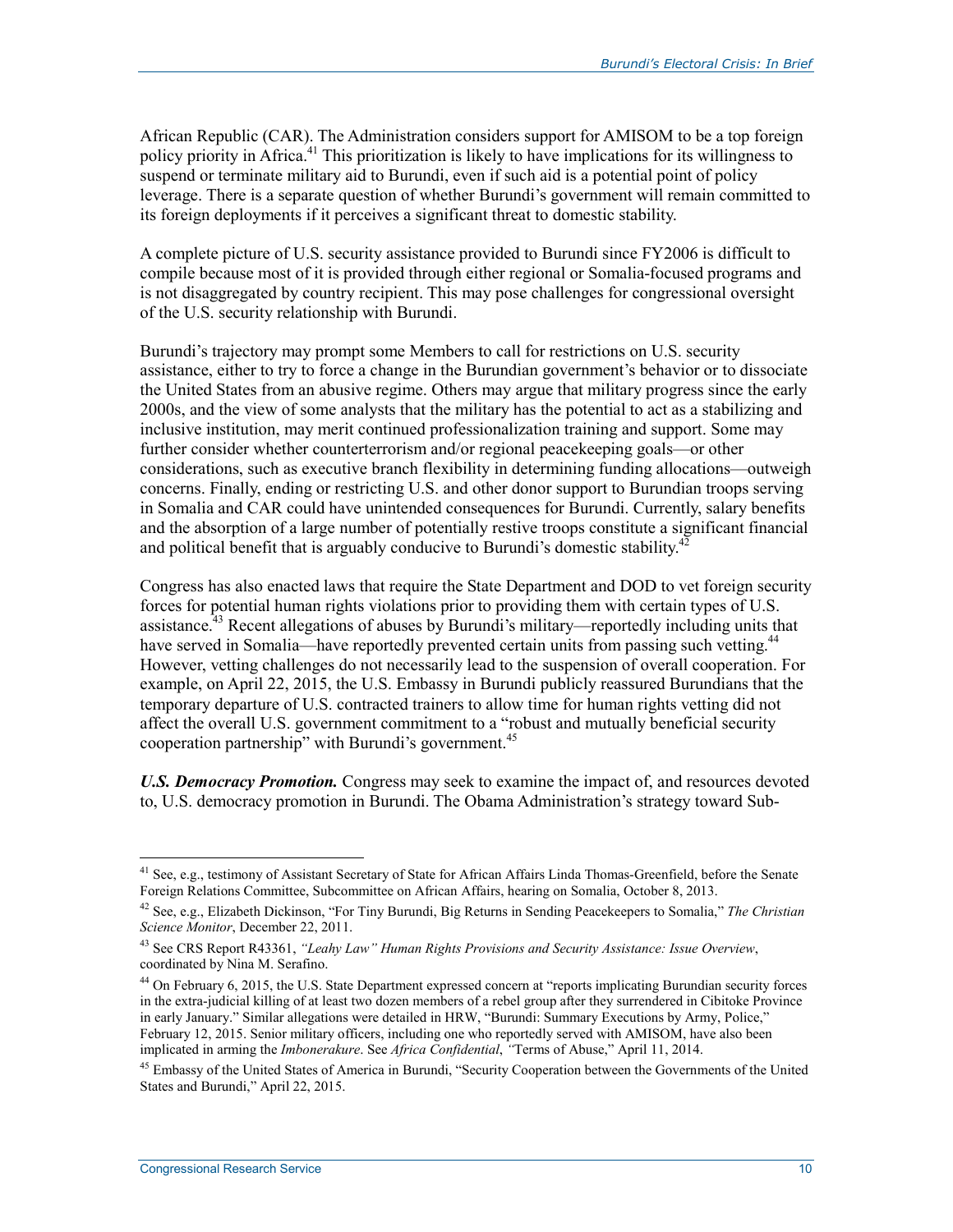Saharan Africa emphasizes support for democratic institutions.<sup>46</sup> U.S. officials have focused particular attention on preventing some African presidents, including Nkurunziza, from violating term limits (with reference to the Arusha Accords, in the case of Burundi). Congress has periodically addressed such issues in Africa-focused hearings.<sup>47</sup> At the same time, U.S. funding allocated for the promotion of democracy and governance in Africa has decreased since FY2010 as other U.S. aid goals—such as promoting health and economic growth—have been prioritized.

As mentioned above, the Administration did not request any bilateral democracy-related aid funding for Burundi in FY2015, but it has identified other mechanisms to fund elections support and programs seeking to prevent violence. In light of these allocations, Congress may consider the scale, balance, and objectives of the Administration's FY2016 bilateral aid request for Burundi, which includes \$2 million for governance-related programs.

Regarding the Administration's policy of supporting respect for existing term limits among African presidents, Members of Congress may examine whether executive branch efforts have been effective and evenly applied, and how these efforts have been perceived within Africa. There is a separate but related question of whether the third-term issue merits prioritization and emphasis over other democratic shortfalls on the continent.

**Sanctions.** With regard to some conflict situations in Africa, Congress has specifically authorized travel and financial sanctions through legislation.<sup>48</sup> The executive branch can also impose targeted sanctions under existing laws, as it has with several African countries, including via executive orders.<sup>49</sup> The State Department has warned that it may impose U.S. travel restrictions on individuals implicated in violence against civilians in Burundi, but it has not, to date, publicly threatened financial sanctions. Congress may consider whether additional sanctions are warranted, and in what circumstances, as events in Burundi continue to unfold.

*Oversight of U.S. Atrocity-Prevention Efforts.* As mentioned above, the Administration has portrayed Burundi as a key example of its efforts to prevent and respond to "mass atrocities" overseas. Some Members of Congress support the Administration's emphasis on such efforts as a key tenet of U.S. foreign policy. For example, S.Res. 413, which passed the Senate during the 113th Congress, affirms that it is in the U.S. "national interest" to seek to prevent mass atrocities. Others may be concerned that such efforts are impractical, are costly, or distract from other U.S. policy priorities. Some observers who support the atrocities-prevention concept have critiqued a perceived lack of transparency regarding the Administration's interagency "Atrocities Prevention Board," and some have criticized the Administration for not requesting legislative appropriations to support the Board or its activities.<sup>50</sup>

<sup>46</sup> White House, *U.S. Strategy Toward Sub-Saharan Africa*, June 2012.

<sup>&</sup>lt;sup>47</sup> See, for instance, "Examining the U.S. Policy Response to Entrenched African Leadership," an April 18, 2012, hearing by the Senate Foreign Relations Committee, Subcommittee on African Affairs.

<sup>&</sup>lt;sup>48</sup> For example, Section 1284 of P.L. 112-239, the FY2013 National Defense Authorization Act, authorized sanctions against any persons determined to be providing significant support to a Congolese rebel movement known as the M23.

<sup>&</sup>lt;sup>49</sup> See U.S. Department of the Treasury, Office of Foreign Assets Control, "Sanctions Programs and Country Information," at http://www.treasury.gov/resource-center/sanctions/Programs/Pages/Programs.aspx.

<sup>50</sup> Jared Genser, "Preventing Atrocities Now—and in the Future," *Washington Post*, April 24, 2015.